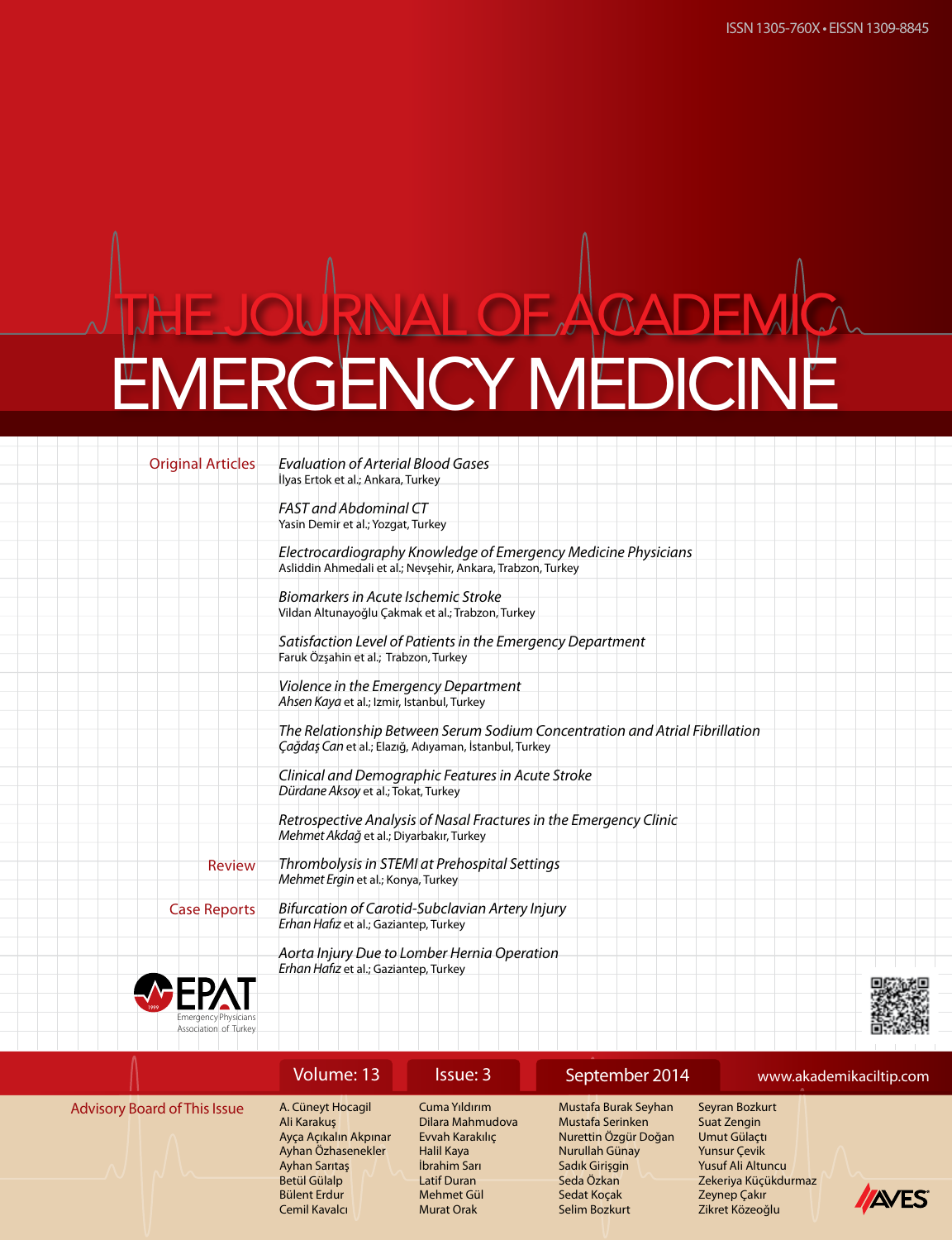#### **Owner and Responsible Manager**

#### **Başar Cander**

Department of Emergency Medicine, Necmettin Erbakan University Faculty of Medicine, Konya, Turkey

## **Editor in Chief**

### **Cuma Yıldırım**

Department of Emergency Medicine, Gaziantep University Faculty of Medicine, Gaziantep, Turkey

### **Editors**

#### **Salim Satar**

Department of Emergency Medicine, Adana Numune Training and Research Hospital, Adana, Turkey

#### **Özlem Güneysel**

Department of Emergency Medicine, Kartal Lütfi Kırdar Training and Research Hospital, İstanbul, Turkey

**Yusuf Yürümez** Department of Emergency Medicine, Sakarya University Faculty of Medicine, Sakarya, Turkey

**Mustafa Serinken** Department of Emergency Medicine, Pamukkale University Faculty of Medicine, Denizli, Turkey

### **Past Editor**

#### **Levent Altıntop, Samsun, Turkey** Department of Internal Medicine, Ondokuz Mayıs University Faculty of Medicine, Samsun, Turkey

## **Statistical Editor**

**Yalçın Karagöz** Department of Statistics, Abant İzzet Baysal University Faculty of Medicine, Bolu, Turkey



### **Contact**

Address: Yukarı Ayrancı Güleryüz Sok. No: 26/19 06550 Çankaya, Ankara, Turkey Phone: +90 312 426 12 14 Fax: +90 312 426 12 44 E-mail: dergi@atuder.org.tr ISSN 1305-760X • EISSN 1309-8845

## **Language Editors**

### **John Fowler**

Department of Emergency Medicine, Kent Hospital, İzmir, Turkey

### **Behçet Al**

Department of Emergency Medicine, Gaziantep University Faculty of Medicine, Gaziantep, Turkey

#### **Mücahit Emet**

Department of Emergency Medicine, Atatürk University Faculty of Medicine, Erzurum, Turkey

#### **Mehmet Ergin**

Department of Emergency Medicine, Necmettin Erbakan University Faculty of Medicine, Konya, Turkey

## **Medical Secretary**

#### **Suat Zengin**

Department of Emergency Medicine, Gaziantep University Faculty of Medicine, Gaziantep, Turkey

## **Editorial Board**

#### **Şule Akköse Aydın**

Department of Emergency Medicine, Uludağ University Faculty of Medicine, Bursa, Turkey

### **Başar Cander**

Department of Emergency Medicine, Necmettin Erbakan University Faculty of Medicine, Konya, Turkey

#### **A. Sadık Girişgin**

Department of Emergency Medicine, Selçuk University Meram Faculty of Medicine, Konya, Turkey

#### **İbrahim İkizceli**

Department of Emergency Medicine, İstanbul University Cerrahpaşa Faculty of Medicine, İstanbul, Turkey

#### **Selahattin Güçlü Kıyan**

Department of Emergency Medicine, Ege University Faculty of Medicine, İzmir, Turkey

### **Mustafa Yıldız**

Department of Emergency Medicine, Fırat University Faculty of Medicine, Emergency Physicians Elazığ, Turkey

**Publication Director** Ali ŞAHİN

**Publisher**  İbrahim KARA

**Deputy Publication Directors**  Gökhan ÇİMEN Ayşegül BOYALI

**Publication Coordinators** Merve AKDEMİR SAĞLIK Leda BAŞGÜL Esra GÖRGÜLÜ Ebru MUTLU

## **Sales Coordinator** Sinan Gökbörü BÜNCÜ

**Finance Coordinator** Veysel KARA

**Project Assistants** Hakan ERTEN Zeynep YAKIŞIRER Betül ÇİMEN

**Graphics Department** Ünal ÖZER Neslihan YAMAN Merve KURT

## **Contact:**

Address: Büyükdere Cad. 105/9 34394 Mecidiyeköy, Şişli, İstanbul, Turkey Phone: +90 212 217 17 00 Fax: +90 212 217 22 92 E-mail: info@avesyayincilik.com

*Yayın Türü: Yerel Süreli Basım Tarihi: Ağustos 2014 Basım Yeri: ADA Ofset Matbaacılık Tic. Ltd. Şti., Litros Yolu 2. Matbaacılar S. E Blok No: (ZE2) 1. Kat Topkapı, İstanbul, Turkey Telefon: +90 212 567 12 42*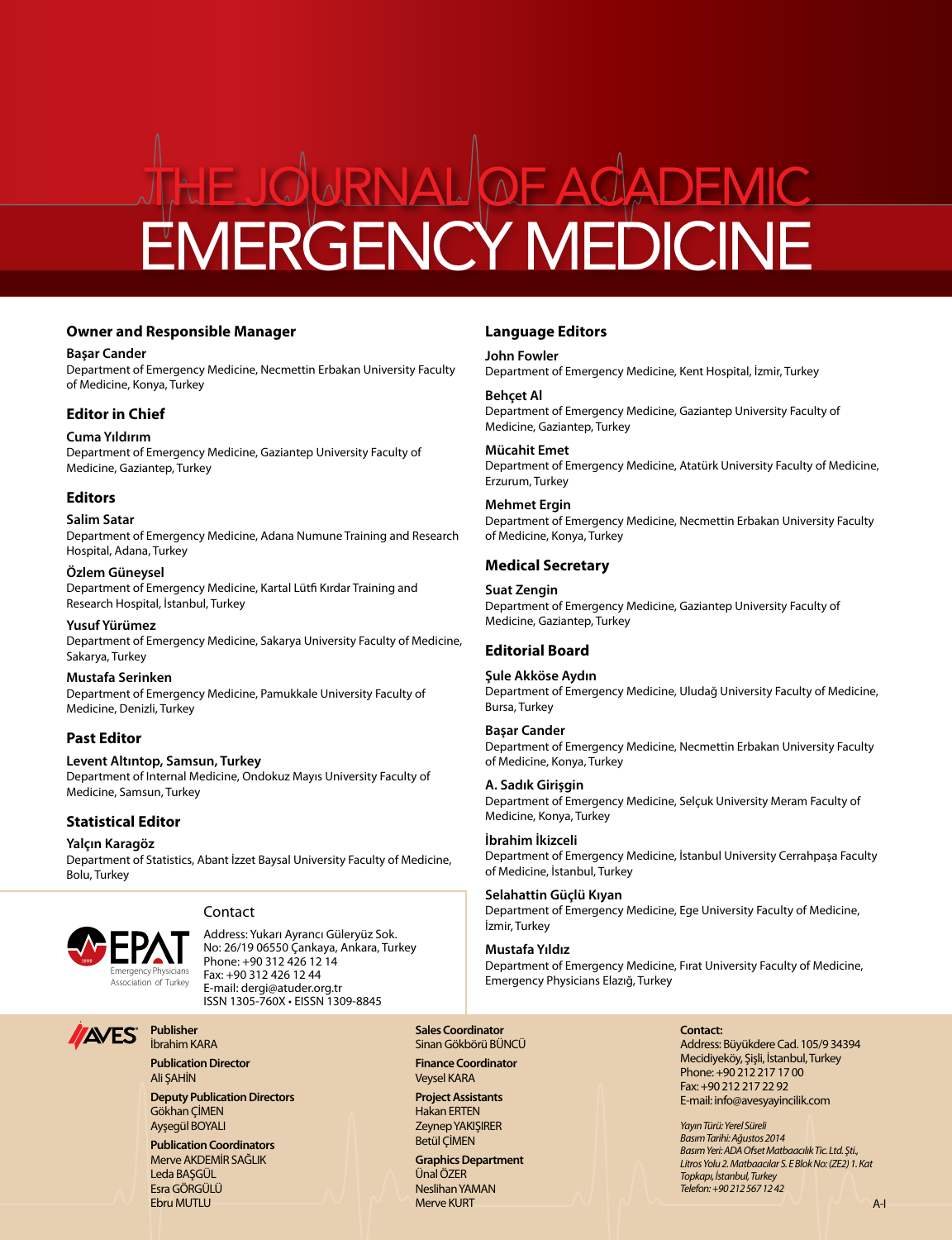### **Section Editors**

#### *Clinical Investigation*

#### **İbrahim İkizceli**

Department of Emergency Medicine, İstanbul University Cerrahpaşa Faculty of Medicine, İstanbul, Turkey

#### *Experimental Research*

**Seda Özkan** 

Department of Emergency Medicine, Dışkapı Yıldırım Beyazıt Training and Research Hospital, Ankara, Turkey

#### *Toxicology*

**M. Evvah Karakılıç**

Department of Emergency Medicine, Ankara Numune Training and Research Hospital, Ankara, Turkey

#### *Trauma*

**Cahfer Güloğlu** Department of Emergency Medicine, Dicle University Faculty of Medicine, Diyarbakır, Turkey

### *Emergency Radiology*

**A. Sadık Girişgin** Department of Emergency Medicine, Selçuk University Meram Faculty of Medicine, Konya, Turkey

#### *Disaster Medicine* **Abdülkadir Gündüz**

Department of Emergency Medicine, Karadeniz Technical University Faculty of Medicine, Trabzon, Turkey Critical Care, Prehospital, Hospital

#### *Critical Care, Prehospital, Hospital* **Nurullah Günay**

Department of Emergency Medicine, Erciyes University Faculty of Medicine, Kayseri, Turkey

#### *Ethics and Legal Medicine* **Polat Durukan**

Department of Emergency Medicine, Erciyes University Faculty of Medicine, Kayseri, Turkey

## *History*

**Cuma Yıldırım** Department of Emergency Medicine, Gaziantep University Faculty of Medicine, Gaziantep, Turkey

### *Resuscitation*

**Mehmet Gül**

Department of Emergency Medicine, Necmettin Erbakan University Faculty of Medicine, Konya, Turkey

#### *Imaging*

**Afşin İpekci** Department of Emergency Medicine, Istanbul University Faculty of Medicine, Istanbul, Turkey

#### **Yasemin Kayadibi**

Department of Radiology, Istanbul University Faculty of Medicine, Istanbul, Turkey

## *Quiz*

#### **Ayhan Özhasenekler**

Department of Emergency Medicine, Yildirim Beyazit University Medical Faculty; Emergency Service, Atatürk Training and Research Hospital, Ankara, Turkey

#### **Cemil Kavalcı**

Department of Emergency Medicine, Baskent University Faculty of Medicine, Ankara, Turkey

### **International Editorial Board**

#### **Abdelouahab Bellou**

Department of Emergency Medicine, Harvard Faculty of Medicine, MA, USA

**Abu Hassan Asaari B. Abdullah** Department of Emergency Medicine, Ministry Health Kuala Lumpur Hospital, Kuala Lumpur, Malaysia

#### **Ahmet Demircan**

Department of Emergecy Medicine, Gazi University Faculty of Medicine, Ankara, Turkey

#### **Ahmet Güzel**

Department of Pediatrics and Division of Pediatric Emergency, Ondokuz Mayıs University Faculty of Medicine, Samsun, Turkey

## **Ahmet Sebe**

Department of Emergency Medicine, Çukurova University Faculty of Medicine, Adana, Turkey

## **Ali Bidari**

President of Iranian Society of Emergency Medicine, Tehran, Iran

**Amin Antoine Nabil Kazzi** Department of Emergency Medicine, Beirut American University, Beirut, Lebanon

**Arzu Topeli İskit** Department of Internal Medicine, Intensive Care Unit, Hacettepe University Faculty of Medicine, Ankara, Turkey

## **Ayhan Özhasenekler**

Department of Emergency Medicine, Yildirim Beyazit University Medical Faculty; Emergency Service, Atatürk Training and Research Hospital, Ankara, Turkey

**Cemil Kavalcı** Department of Emergency Medicine, Başkent University Faculty of Medicine, Ankara, Turkey

#### **Cenker Eken**

Department of Emergency Medicine, Akdeniz University Faculty of Medicine, Antalya, Turkey

#### **Cüneyt Ayrık**

Department of Emergency Medicine, Mersin University Faculty of Medicine, Mersin, Turkey

## **Çağlar Özdemir**

Department of Forensic Medicine, Erciyes University Faculty of Medicine, Kayseri, Turkey

#### **Erdoğan M. Sözüer** Department of General Surgery, Erciyes University Faculty of Medicine, Kayseri, Turkey **Fatma Bayam**

Department of Emergency Medicine, Royal Bolton Hospital, Lancashire, England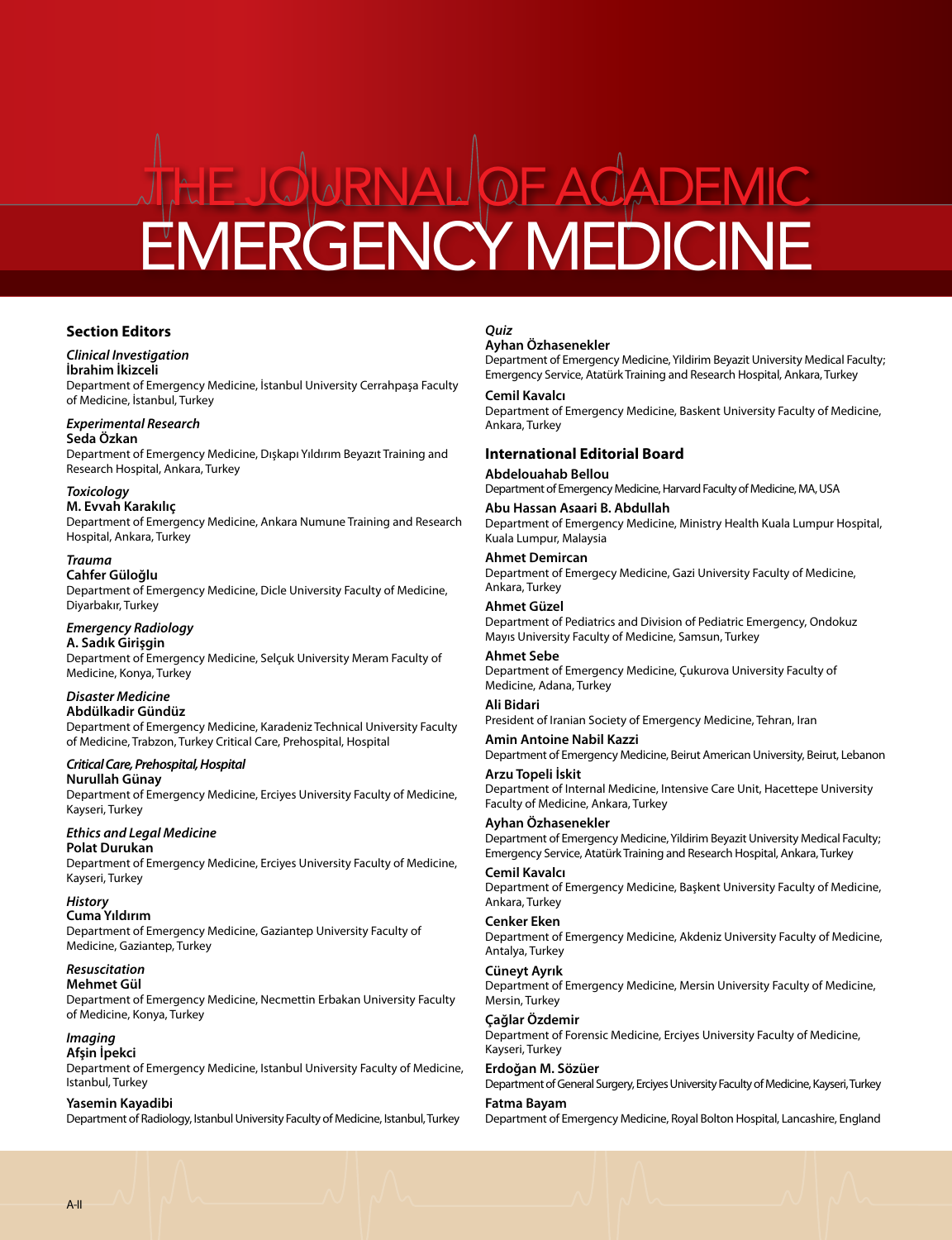#### **Ahmet Fırat Bektaş**

Department of Emergency Medicine, Akdeniz University Faculty of Medicine, Antalya, Turkey

**Şevki Hakan Eren** Department of Emergency Medicine, Cumhuriyet University Faculty of Medicine, Sivas, Turkey

**Hayati Kandiş**

Department of Emergency Medicine, Düzce University Faculty of Medicine, Düzce, Turkey

**J. Stephan Stapczynski** Department of Emergency Medicine, Maricopa Medical Center, Phoenix, AZ, USA

**Jabeen Fayyaz** Department of Emergency Medicine, Aga Khan University Hospital, Karachi, Pakistan

**Janet Lin** University of Illinois Hospital, Chicago, USA

**Jonathan H. Valente** Department of Emergency Medicine, Rhode Island Hospital, New York, USA

**Julie Mayglothling** Virginia Commonwealth University Surgery Medical Center, Richmond, VA, USA

**Junaid A. Razzak** Department of Emergency Medicine, The Aga Khan University, Karachi, Sindh, Pakistan

#### **Khalid Abu-Haimod**

University of Damman, Riyadh, Saudi Arabia

**Kürşat Uzun** Department of Chest Diseases, Necmettin Erbakan University Faculty of Medicine, Konya, Turkey

**Latif Duran** Department of Emergency Medicine, Ondokuz Mayıs University Faculty of Medicine, Samsun, Turkey

**Marc Sabbe**

Department of Emergency Medicine, University Hospital Gasthuisberg, Leuven, Belgium

**Mehmet Duru** Department of Emergency Medicine, Mustafa Kemal University Faculty of Medicine, Hatay, Turkey

**Mehmet Okumuş** Department of Emergency Medicine, Kahramanmaraş Sutcu Imam University Faculty of Medicine, Kahramanmaraş, Turkey

**Mehmet Üstündağ**

Department of Emergency Medicine, Dicle University Faculty of Medicine, Diyarbakır, Turkey

**Mert Eroğul**

Department of Emergency Medicine, Suny Downstate Medical Center, Brooklyn, NY, USA

**Murat Orak**

Department of Emergency Medicine, Dicle University Faculty of Medicine, Diyarbakır, Turkey

**Mustafa Serinken**

Department of Emergency Medicine, Pamukkale University Faculty of Medicine, Denizli, Turkey

**Nadeem Qureshi** Division of Primary Care, Nottingham University, Nottingham, England

**Neşe Nur User** Department of Emergency Medicine, Afyon Kocatepe University Faculty of Medicine, Afyon, Turkey

**Okhan Akdur** Department of Emergency Medicine, Çanakkale Onsekiz Mart University Faculty of Medicine, Çanakkale, Turkey

**Orhan Çınar** Department of Emergency Medicine, Gülhane Military Medical Academy, Ankara, Turkey

**Önder Tomruk** Department of Emergency Medicine, Süleyman Demirel University Faculty of Medicine, Isparta, Turkey

**Peter Panagos** Department of Emergency Medicine, Washington University Faculty of Medicine, St. Louis, USA

**Robert J. Hoffman** Albert Einstein College of Medicine, Bronx, NY, USA

**Roberta Petrino** Department of Emergency Medicine, Andrea Hospital, Vercelli, Italy

**Said Laribi** Department of Anesthesiology and Critical Care, Hospital Lariboisiere, Paris, France

**Saleh Saif Fares** Department of Emergency Medicine, Deputy Head of Zayed Military Hospital's, Abu Dhabi, UAE

**Samad Shams Vahdati** Department of Emergency Medicine, Tabriz University Faculty of Medicine, Tabriz, Iran

**Seçgin Söyüncü** Department of Emergency Medicine, Akdeniz University Faculty of Medicine, Antalya, Turkey

**Sharon E. Mace, Cleveland** Department of Emergency Medicine, Ohio State University Faculty of Medicine, Cleveland, OH, USA

**Süleyman Türedi** Department of Emergency Medicine, Karadeniz Technical University Faculty of Medicine, Trabzon, Turkey

**Şahin Aslan**

Department of Emergency Medicine, Atatürk University Faculty of Medicine, Erzurum, Turkey

**Wael Hakmeh**

Department of Emergency Medicine, Michigan State University College of Osteophatic Medicine, US

**Yunsur Çevik**

Department of Emergency Medicine, Keçiören Training and Research Hospital, Ankara, Turkey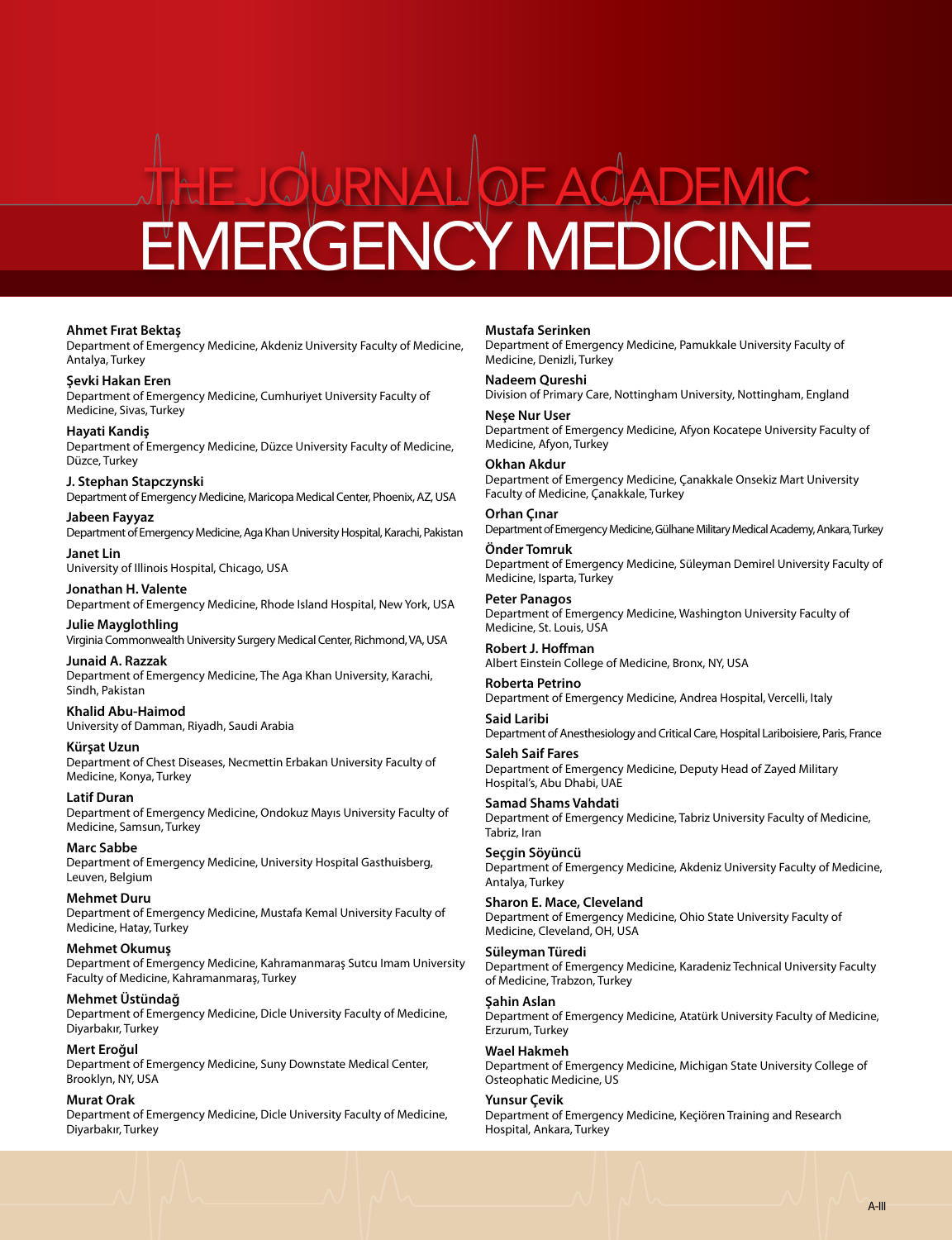## **Aims and Scope**

The Journal of Academic Emergency Medicine is the scientific and official publication of the Emergency Medicine Physicians Association of Turkey. The journal is published 4 times in a year in March, June, September and December and it has been in publication since 2003 as an open access journal.

The journal's target audience includes Emergency Medicine experts, faculty members who conduct scientific studies and work in the Emergency Medicine field, researchers, experts, assistants, practicing physicians and other health sector professionals.

The journal publishes scientifically high quality articles which can contribute to the literature and written in the Emergency Medicine field and other related fields. Review articles, case reports, editorial comments, letters to the editor, scientific letters, education articles, original images and articles on history and publication ethics which can contribute to readers and medical education are also published.

The Journal of Academic Emergency Medicine is an international periodical which implements independent and unbiased peer review principles and publishes in English languages. Articles are evaluated through double-blind review process. Information on article submission rules and process is available in the information for author's page at www.akademilaciltip.com and in printed issues. Statements or opinions expressed in the published manuscripts reflect the views of the author(s); the editors, the editorial board, the publisher and the Emergency Medicine Physicians Association disclaim any responsibility or liability for such materials.

The journal's editorial and publishing process is adherent to standards of International Committee of Medical Journal Editors (ICMJE), World Association of Medical Editors (WAME), Council of Science Editors (CSE), European Association of Science Editors (EASE) and Committee on Publication Ethics (COPE). The Journal of Academic Emergency Medicine is indexed in CINAHL, Gale/Cengage Learning, EBSCO, DOAJ, EMCare, ProQuest, Index Copernicus and TÜBİTAK/ULAKBİM Turkish Medical Database.

#### **Subscription Information**

The Journal of Academic Emergency Medicine is printed in limited numbers on acid-free paper and distributed to Emergency Medicine experts and academicians free of charge. Full-text issues of the journal are available at www.akademikaciltip.com, free of charge.

#### **Copyrights and Permissions**

Copyrights of all published content belong to the Emergency Medicine Physicians Association of Turkey by the authors' written permission with the rights granted by all relevant local and international laws. Published content can be cited in scientific publications and presentations however, the Editorial Office should be consulted for the use of all published manuscripts and images for any other purposes and for re-print permissions.

#### **Financial Support and Advertisement**

Main financial support for the Journal of Academic Emergency Medicine is provided by the Emergency Medicine Physicians Association of Turkey. In addition, advertisements and announcements of products and services which are not contrary to the results of scientific studies are published in the journal to create revenue for the journal. The Editorial Office should be contacted for advertisement arrangements.

#### **Editorial Office**

Prof. Dr. Cuma Yıldırım Address: Yukarı Ayrancı Güleryüz Sk. 26/19 06550, Çankaya, Ankara, Turkey Phone: +90 312 426 12 14 Fax: +90 312 426 12 44 E-mail: info@atuder.org.tr

#### **Publisher**

AVES - İbrahim Kara Address: Büyükdere Cad. No: 105/9 34394 Mecidiyeköy, Şişli, İstanbul, Turkey Phone: +90 212 217 17 00 Fax: +90 212 217 22 92 E-mail: info@avesyayincilik.com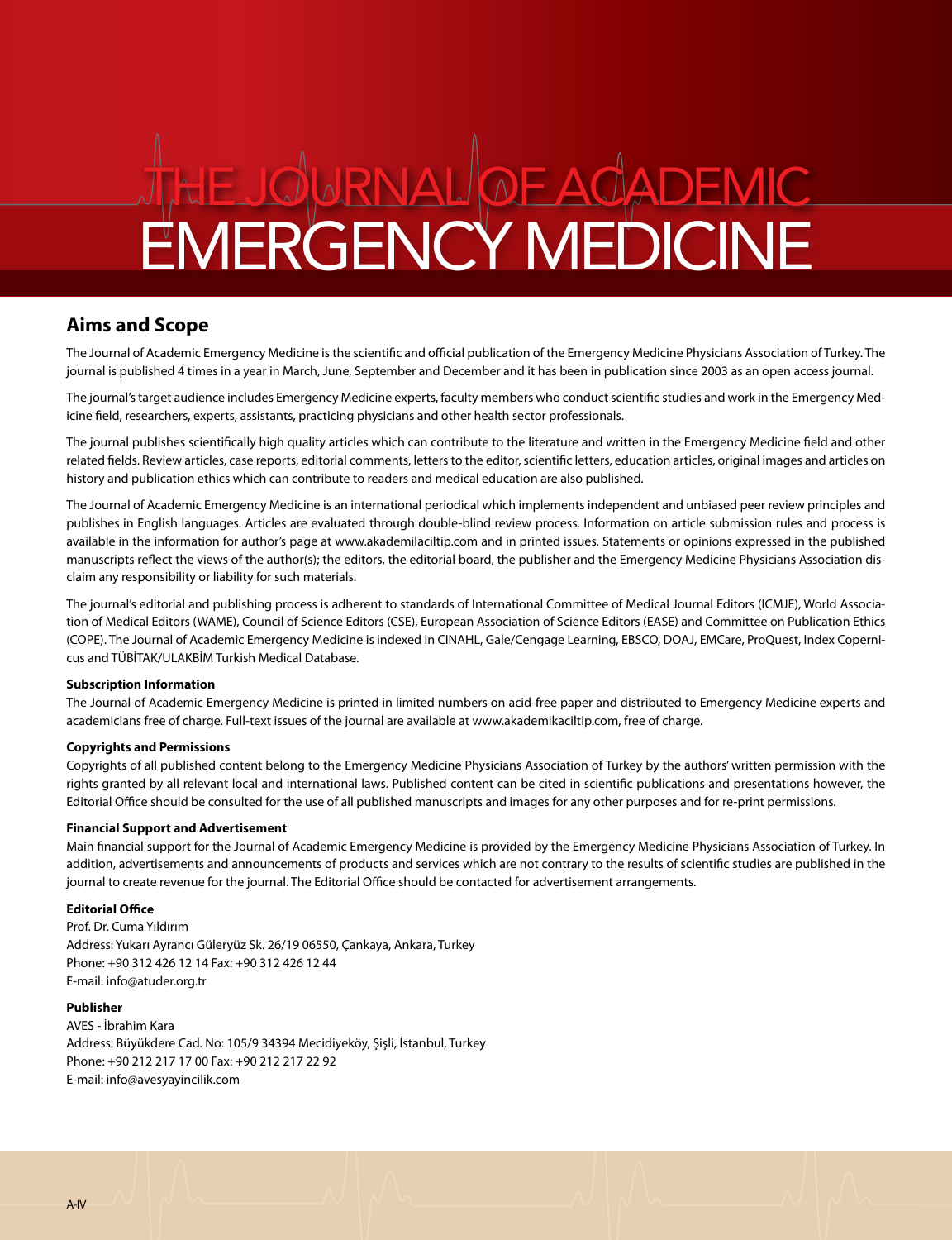## **Instructions to Authors**

The Journal of Academic Emergency Medicine, as a double-blind peer reviewed journal published by the Emergency Medicine Physicians' Association of Turkey, publishes original articles on clinical, experimental and basic sciences in the Emergency Medicine field, review articles covering basic and up-to-date subjects, case reports, short editorial manuscripts and manuscripts covering medicine history and publication and research ethics. The journal only accepts manuscripts submitted through the www. akademikaciltip.com internet address and manuscripts submitted through any other channels will be rejected.

Citation potential, originality and high scientific quality are the most important criteria for a manuscript to be accepted for publication.

Statements or opinions expressed in the published manuscripts reflect the views of the author(s); the editors, editorial board, publisher and Emergency Medicine Physicians' Association disclaim any responsibility or liability for such materials.

Articles submitted to the journal will only be reviewed if they have not been previously published in any electronic or printed media except abstracts, presentations, reviews and as part of a dissertation. The Editorial Office should be informed during submission if a submitted manuscript has previously been submitted for consideration to another journal and rejected, and if so submission of previous reviewer reports is mandatory. This practice will help to speed up the decision making process on a manuscript. If a submitted manuscript had previously been presented at any meeting, the name, date and city in which the meeting was held should be stated.

The author(s) should transfer all their rights to their submitted manuscript within the scope of local and international laws to the Emergency Medicine Physicians' Association upon acceptance for publication. For this purpose, the Copyright Transfer Form should be signed by all authors, submitted through the online manuscript submission system and the original copy of the form should be posted to the editorial office of the journal. The author(s) accept that they will not publish the manuscript in the same language or in any other language in another media and will not authorize a third party to do so.

Any form of content used within the manuscript is the author'(s) responsibility. Financial and legal responsibilities of any possible local or international copyright issues regarding the use of tables, figures and other images belong to the author(s). The author will be responsible for any losses that the journal may incur as a result of these issues.

Rejected manuscripts will not be returned except for artistic pictures.

Manuscript format should be arranged according to the rules stated in *ICMJE-Recommendations for the Conduct, Reporting, Editing and Publication of Scholarly Work in Medical Journals (updated in December 2013 - http://www.icmje.org/ icmje-recommendations.pdf).* 

Presentation of manuscripts should be in accordance with international guidelines. CONSORTguidelines for randomized studies, STROBE guidelines for observational studies, PRISMA for diagnostic studies, PRISMA for systematic reviews and meta-analysis, ARRIVE for animal experimental studies and TREND for non-randomized behavioral and public health intervention studies should be taken into considerations.

In order to clarify the subjects of scientific contributions, responsibilities and conflicts of interest on an article, all authors should sign and send the Authorship Contribution Form and ICMJE Form for Disclosure of Potential Conflicts of Interest to the Editorial Office. A copy of each of these documents should be submitted online through the online manuscript submission system with the submission. Practices of the journal on this subject are coherent to the rules of International Committee of Medical Journal Editors (ICMJE) and Committee on Publication Ethics (COPE).

The Editorial Office inspects all submitted manuscripts concerning plagiarism and duplication. If a case of plagiarism or duplication is detected, sanctions will be imposed within the scope of the Committee on Publication Ethics (COPE) guidelines.

The authors should acknowledge and provide information on grants or other financial support received for the study provided by any foundations and institutions or firms.

An Ethics Committee Report, prepared in accordance with "Guide for the Care and Use of Laboratory Animals" of the Helsinki Declaration prepared by the World Medical Association (WMA), is required for experimental, clinical and drug studies and some case reports. The Editorial Office may request the report of the ethics committee or an equivalent official document from the authors if found necessary. Manuscripts reporting results of experimental studies practiced on volunteers and patients should include a patient and volunteer consent statement after explaining the procedure(s) thoroughly. For animal experimental studies, measures taken to reduce pain and discomfort should be clearly stated.

Manuscripts submitted for publication should be written in English. Manuscripts submitted in other languages will be rejected.

Editors inspect whether a submitted manuscript is prepared in accordance with the journal's manuscript preparation guidelines before assigning the manuscript to reviewers. Manuscripts which are not written in accordance with the journal's manuscript preparation guidelines will not be evaluated. Twenty-one days are allocated for reviewer evaluations of each article and if any corrections are required, 28 days are allocated for the author to implement the requested corrections. Corrected sections should be highlighted in yellow on the revised manuscript. Response to the reviewer's comments and the title page should be submitted seperately through the online manuscript submission system.

All manuscripts will pass through a pre-evaluation process by the Editors and Associate Editors in the first stage of submission. Subsequently, manuscripts are assigned to at least two reviewers for evaluation. Reviewers are selected among external and independent experts who also have publications in international literature in the same field. Research articles, systematic review articles and meta-analysis manuscripts will be checked by the statistical editor in addition to the assigned reviewers. All manuscripts are also checked for Turkish and English grammar and manuscript preparation guidelines.

Any retraction requests of manuscripts close to the final decision, without reasonable explanation will be rejected. All authors of a manuscript accepted for publication should consent that editors could make corrections without changing the basic meaning of the text of the written manuscript.

Manuscript files should be prepared using the Microsoft Word programme. The Online Manuscript Submission and Evaluation System will guide authors openly at any stage and provide a rapid and sound submission process. Manuscript files should be structured regarding their type as stated below.

**Research articles:** The manuscript title should be stated first. A structured abstract of the article including Aim, Materials and Methods, Results and Conclusion sub-headings should be given below the title. Maximum total word count of the abstracts should be 200. At least 3, at most 6 keywords concordant with MeSH vocabulary terms prepared by the National Library of Medicine (NLM) should be included in each research article. Title, abstract and keywords should be written in both Turkish and English languages (Turkish is not mandatory for authors submitting from outside Turkey). The main text should include Introduction, Materials and Methods (with sub-headings), Results, Discussion, Study Limitations, Conclusion, References, Tables-Figures-Images sections and it should not exceed 5000 words. A maximum of 50 references is sufficient regarding acceptability. Informed consent declaration and information on ethics committee approval (including the name of the committee, the date of the decision, and the number of the decision) should be provided in the materials and methods section of the manuscript.

Statistical analysis should be performed in accordance with guidelines on reporting statistics in medical journals (Altman DG, Gore SM, Gardner MJ, Pocock SJ. Statistical guidelines for contributors to medical journals. Br Med J 1983: 7; 1489-93). The software used for statistical analysis should be described. When parametric tests are used for comparison of continuous variables they should be presented as Mean±Standard Deviation, while for non -parametric tests data should be presented as Median and range (Minimum- Maximum) or Median and interquartile range (25<sup>th</sup> and 75<sup>th</sup> percentiles). Whenever complex analyses are used the relative risk (RR, relative risk) odds or (OR, odds ratio) and hazard ratios values (HR, hazard ratio) should be supported by providing confidence intervals and p values.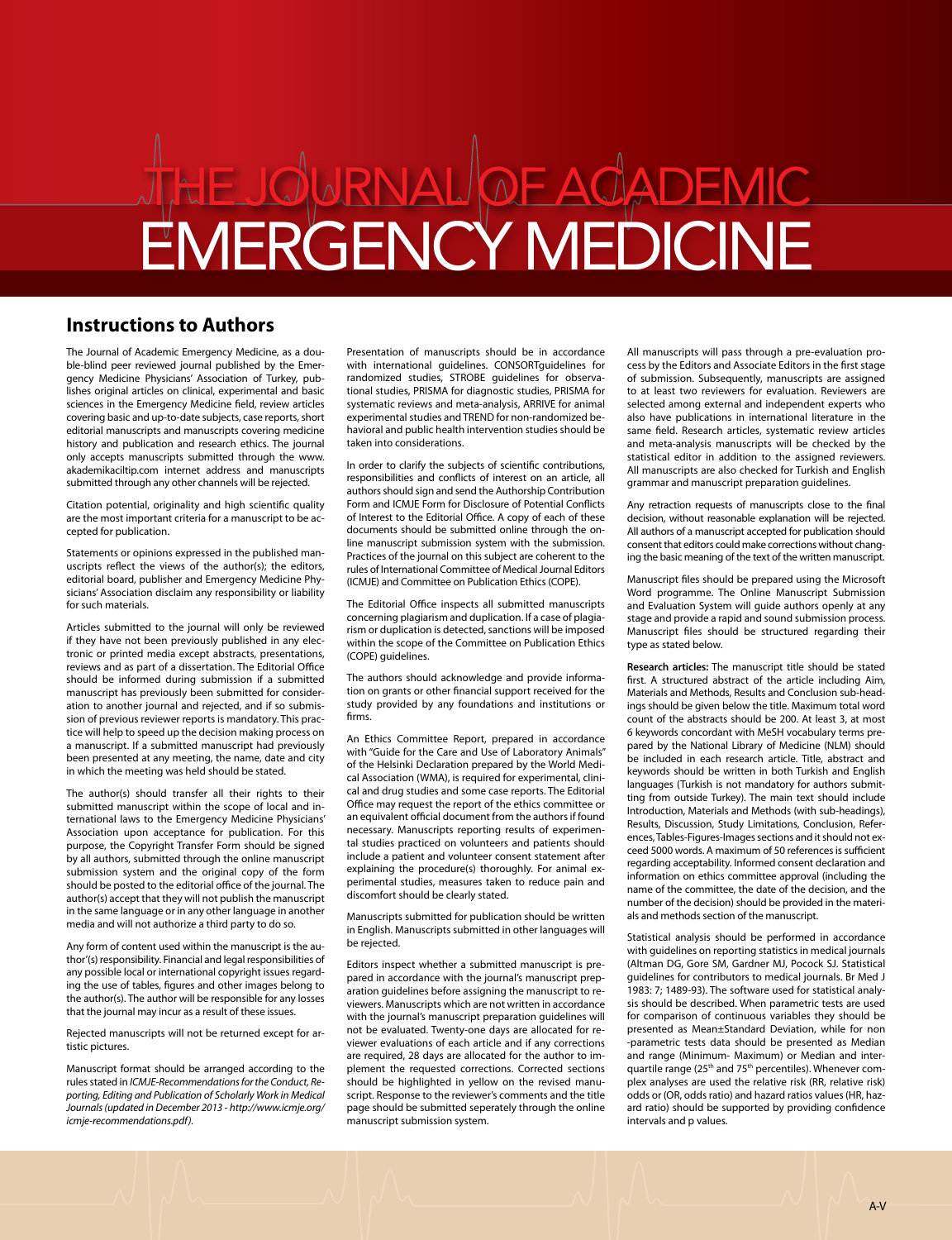**Review articles:** Manuscripts prepared by experts who have extensive knowledge in the field and whose knowledge has been projected to the literature as publications and citations will be evaluated. Review articles should be prepared concerning the latest clinical progressions on a piece of information or a subject in a format which explains, discusses, evaluates and guides future studies. Review articles should include a title and an unstructured abstract of a maximum 200 words. At least 3, at most 6 keywords concordant with MeSH vocabulary terms prepared by the National Library of Medicine (NLM)should be included. Title, abstract and keywords should be written in both Turkish and English languages (Turkish is not mandatory for authors submitting outside Turkey). With regard to the content of the manuscript, sub-headed main-text, references and tables-figures-images should be included. Total word count of a review article should not exceed 5000.

**Case reports:** Our journal reserves a limited space for case reports. Only interesting and informative case reports which are about rare, diseases which are difficult to diagnose and treat or which suggest a new method, include new information which cannot be found in the literature, will be published. A title and an unstructured abstract of maximum 200 words should be included in each case report. At least 3, at most 6 keywords concordant with MeSH vocabulary terms prepared by the National Library of Medicine (NLM) should be included. Title, abstract and keywords should be written in both Turkish and English languages (Turkish is not mandatory for authors submitting outside Turkey). The main text should include Introduction, Case Report, Discussion, Results, References and Tables-Figures-Images sections. Total word count should not exceed 1500. Case reports should not include more than 10 references.

**Editorial comment:** Editorial Comments should include short discussions on a research article published in the journal by an author from the same field or a successful reviewer. At the end of editorial usually a summary on clinical significance of the study is required.

**Letters to the Editor:** This type of manuscript discusses the importance, missing parts or an overlooked structure of a previously published article. Authors can also submit their comments to the editor on a subject which may be in the reader's field of interest especially on educational cases, in the Letter to the Editor format. Number of references should be limited to 5 and no titles of sub-headings are required. A Letter to the Editor should not exceed 500 words. Volume, year, issue, page numbers, title and author names of the article mentioned in a Letter to the Editor should be stated clearly.

**Scientific letter:** Manuscripts with prior notification characteristics, announcing new, clinically important scientific developments or information are accepted as Scientific Letters. Scientific Letters should not include sub -headings and should not exceed 900 words. Number of references should be limited to 10 and number of tables and figures should be limited to 2.

**Education:** Results of recently concluded research and conclusive information used in academic education and clinical practice are presented in detail in this type of manuscripts. Title should be given in both Turkish and English languages (Turkish is not mandatory for authors submitting outside Turkey). With regard to the content of the manuscript, sub -headed main-text, references and tables-figures-images should be included. Total word count should not exceed 5000 and total reference number should be limited to 50.

#### **Clinical imaging**

**Visual Diagnosis:** Images must be typical for diagnosis, and should facilitate rapid diagnosis for emergency medicine and / or should be educational. Except for the header and references, it must consist of maximum 400 words. A maximum of three authors name, six images and five refecences should be included. Abstract should not be needed.

**History:** This type of manuscript explains events related to emergency and general medicine and presents information on the history of diagnosis and treatment of diseases. Historical findings should be a result of relevant research studies. Manuscript should not include sub -headings, should not exceed 900 words and total number of references should be limited to 10.

**Publication ethics:** This type of manuscript includes current information on research and publication ethics and presents cases of ethics infringement. Main text should not exceed 900 words and total number or references should be limited to 10.

Author names, institution details, contact details, should not be included in the submitted document. These details should be filled in the relevant sections in the online manuscript submission system.

All tables, figures, graphs and images should be visibly numbered within the article text and patient, doctor and institution names should not be visible in these. For microscopic figures, in addition to explanatory information, zoom levels and coloring techniques should also be stated. Line drawings should be done in a professional manner and on pictures showing a patient's face, patient name and eyes should be covered so that the identity of the patient is not revealed. All images should be in high resolution at minimum 300 dpi. Lines with sufficient thickness should be used in graphs thus preventing possible losses if resizing is necessary. Widths of images should be either 9 or 18 cm. Images prepared by professionals are more appropriate. The color grey should not be used in images. Used abbreviations should be explained below with each image in alphabetical order. Roman numerals should not be used in table and figure headings and sub-texts. Decimal numbers used in the main text, tables and figures should be separated with a dot. Especially, tables should be prepared to explain the main text or help readers understand the main text more easily; they should not be a repetition of the main text.

References should be numbered in the order of citation in the main text. Only published studies or studies accepted for publication should be cited. Abbreviations of journal titles should be done in accordance with journal abbreviations used in Index Medicus. For publications with 6 or less authors, a list of all authors is required, for publications with 7 or more authors, the first 6 authors should be listed, followed by "et al". Reference styles and punctuations should be in accordance with the examples below.

**Periodicals:** Lewin MR, Stein J, Wang R, Lee MM, Kernberg M, Boukhman M, et al. Humming is as effective as Valsalva's maneuver and Trendelenburg's position for ultrasonographic visualization of the jugular venous system and common femoral veins. Ann Emerg Med 2007; 50: 73-7.

**Book chapters:** Gary B. Green Peter M. Hill Approach To Chest Pain. In Judith E. Tintinally, MD, MS, Editor. Emergency Medicine. 6th ed. New York: McGraw-Hill; 2004. p.333-43.

**Personal author(s):** Cohn PF. Silent myocardial ischemia and infarction. 3rd ed. New York: Marcel Dekker; 1993.

**Editor(s) as author(s):** Norman IJ, Redfern SJ, editors. Mental health care for elderly people. New York: Churchill Livingstone; 1996.

**Article presented in a meeting:** Bengisson S. Sothemin BG. Enforcement of data protection, privacy and security in medical informatics. In: Lun KC, Degoulet P, Piemme TE, Rienhoff O, editors. MEDINFO 92. Proceedings of the 7th World Congress on Medical Informatics; 1992 Sept 6-10; Geneva, Switzerland. Amsterdam: North-Holland; 1992. p. 1561-5.

**Scientific or technical reports:** Smith P. Golladay K. Payment for durable medical equipment billed during skilled nursing facility stays. Final report. Dallas (TX) Dept. of Health and Human Services (US). Office of Evaluation and Inspections: 1994 Oct. Report No: HHSIGOE 169200860. .

**Dissertation:** Kaplan SI. Post-hospital home health care: the elderly access and utilization (dissertation). St. Louis (MO): Washington Univ. 1995.

**Articles in electronic formats:** Morse SS. Factors in the emergence of infectious diseases. Emerg Infect Dis (serial online) l995 Jan-Mar (cited 1996 June 5): 1(1): (24 screens). Available from: URL: http:/ www.cdc.gov/ncidodlElD/cid.htm.

Extensive information on manuscript submission and evaluation process is available atwww.akademikaciltip. com. Editorial Office or the Publisher can be contacted for further questions using the contact details below.

#### **Editorial office:**

Prof. Dr. Cuma Yıldırım Address: Yukarı Ayrancı, Güleryüz Sk. 26/19 06550, Çankaya, Ankara, Turkey Phone: +90 312 426 12 14 Fax: +90 312 426 12 44 E-mail: info@atuder.org.tr

#### **Publisher:**

AVES - İbrahim Kara Address: Büyükdere Cad. No: 105/9 34394 Mecidiyeköy, Şişli, İstanbul, Turkey Phone: +90 212 217 17 00 Fax: +90 212 217 22 92 E-mail: info@avesyayincilik.com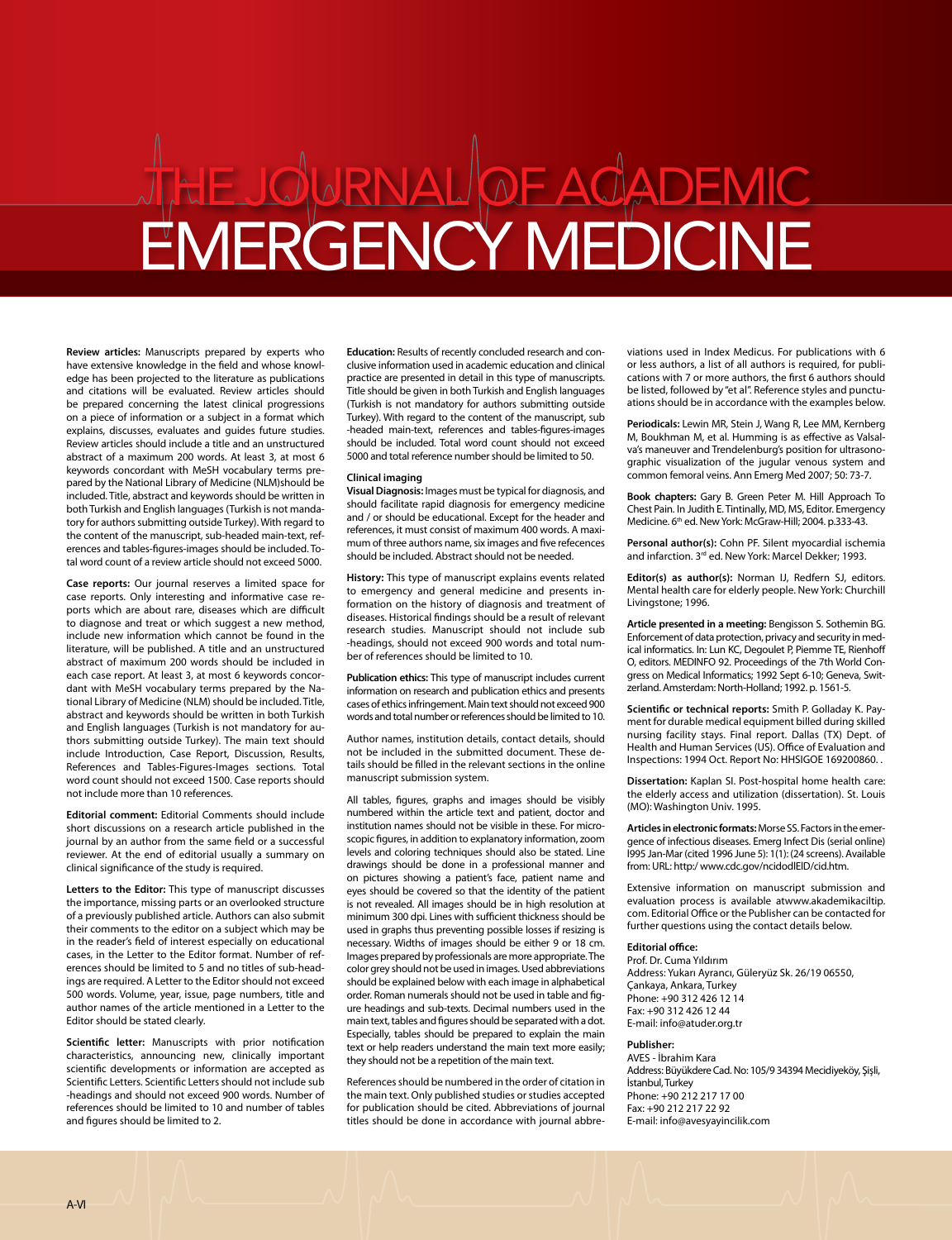## **CONTENTS**

## **Quiz**

White Spots on CT Scan of Brain *Gökhan Aksel, Şeref Kerem Çorbacıoğlu; İstanbul, Hatay, Turkey* 99

## **Original Articles**

- Evaluation of Emergency Medicine Residents' Level of Knowledge of Arterial Blood Gases *İlyas Ertok, Gülhan Kurtoğlu Çelik, Havva Şahin Kavaklı, Nurettin Özgür Doğan, Ferhat İçme, Sinan Becel, Asliddin Ahmedali; Ankara, Turkey* 100
- Investigation of Accuracy of FAST Findings of Multitrauma Patients in Comparison with Abdominal CT Results *Yasin Demir, Serhat Akay, Sadiye Yolcu, Ali Savaş Miran, Tuğba Çiçek Durak, İsmet Parlak; İzmir, Yozgat, Turkey* 104
- Determination of the Level of Emergency Medicine Resident Physicians to Recognize the Electrocardiography Findings *Asliddin Ahmedali, Alp Şener, Havva Şahin Kavaklı, Gülhan Kurtoğlu Çelik, Ferhat İçme, Yavuz Otal, Ahmet Fatih Kahraman, Yılmaz Sezgin; Nevşehir, Ankara, Trabzon, Turkey* 108
- Diagnostic Significance of Ischemia-Modified Albumin, S100b, and Neuron-Specific Enolase in Acute Ischemic Stroke *Vildan Altunayoğlu Çakmak, Abdulkadir Gündüz, Yunus Karaca, Zekeriya Alioğlu, Ahmet Menteşe, Murat Topbaş; Trabzon, Turkey* 112
- Satisfaction Level of Patients after Treatment Admitted to Emergency Department *Faruk Özşahin, Mücahit Günaydın, Hüseyin Alper Vardar, Gamze Tüten, İsmet Eraydın, Yunus Karaca, Umut Eryiğit, Abdülkadir Gündüz, Selim Yurtsever; Trabzon, Turkey* 118
- Violence in the Health Sector and Its Properties: A Questionnaire toward Physician Working in the Emergency Departments *Ahsen Kaya, Beytullah Karadayı, Melek Özlem Kolusayın, Naciye Akan Aslan, Gökhan Oral; Izmir, Istanbul, Turkey* 124
- The Relationship between Serum Sodium Concentration and Atrial Fibrillation among Adult Patients in Emergency Department Settings 131

*Çağdaş Can, Umut Gülaçtı, Ertuğrul Kurtoğlu, Ahmet Çelik, Uğur Lök, Hakan Topaçoğlu; Elazığ, Adıyaman, İstanbul, Turkey*

- Clinical and Demographic Properties of the Acute Stroke Patients Admitted to Emergency Department of a Tertiary Referral Center *Dürdane Aksoy, Murat Ayan, Tufan Alatlı, Fatih Şahin, Mehmet Baki Özdemir, Betül Çevik, Semiha Kurt; Tokat, Turkey* 135
- Retrospective Analysis of Nasal Fractures in the Emergency Clinic *Mehmet Akdağ, Recep Dursun, Aylin Gül, Salih Hattapoğlu, Faruk Meriç, Ismail Topcu; Diarbakır, Turkey* 139

## **Review**

Thrombolysis in STEMI at Prehospital Settings *Mehmet Ergin, Zerrin Defne Dündar, Basar Cander; Konya, Turkey* 143

## **Case Reports**

- Bifurcation of Carotico-Subclavian Artery Injury due to Central Venous Catheterization *Erhan Hafız, Vahap Sarıçiçek, Ayhan Özkur, Hayati Deniz; Gaziantep, Turkey* 146
- Abdominal Aorta Injury due to Lumbar Disc Hernia Operation: A Case Report *Erhan Hafız, Murat Geyik, Vahap Sarıçiçek, Hayati Deniz, Meliha Hafız, Mehmet Aşam; Gaziantep, Turkey* 149

## **Letters to the Editor**

- Electricity, Heart and ST Segment Elevation: A Closer Look *Serkan Duyuler, Ali Çoner, Pınar Türker Bayır; Hakkari, Ankara, Turkey* 151
- Can an Article Be Worth \$25 000? *Huseyin Çebiçci, Şükrü Gürbüz; Kayseri, Malatya, Turkey* 152

## **Meeting Report**

Meeting Report of 10<sup>th</sup> National Emergency Medicine Congress & 1<sup>st</sup> Intercontinental Emergency Medicine Congress<br>Zerrin Defne Dündar, Mehmet Ergin, Mehmet Akif Karamercan, Salim Satar, Abdullah Sadık Girişgin, Mustafa Yı *Konya, Ankara, Adana, Elazığ, Turkey; Nicosia, TRNC* 154

## **Quiz / Answer**

White Spots on CT Scan of Brain *Gökhan Aksel, Şeref Kerem Çorbacıoğlu; İstanbul, Hatay, Turkey* 156

#### **Application Guide** 157